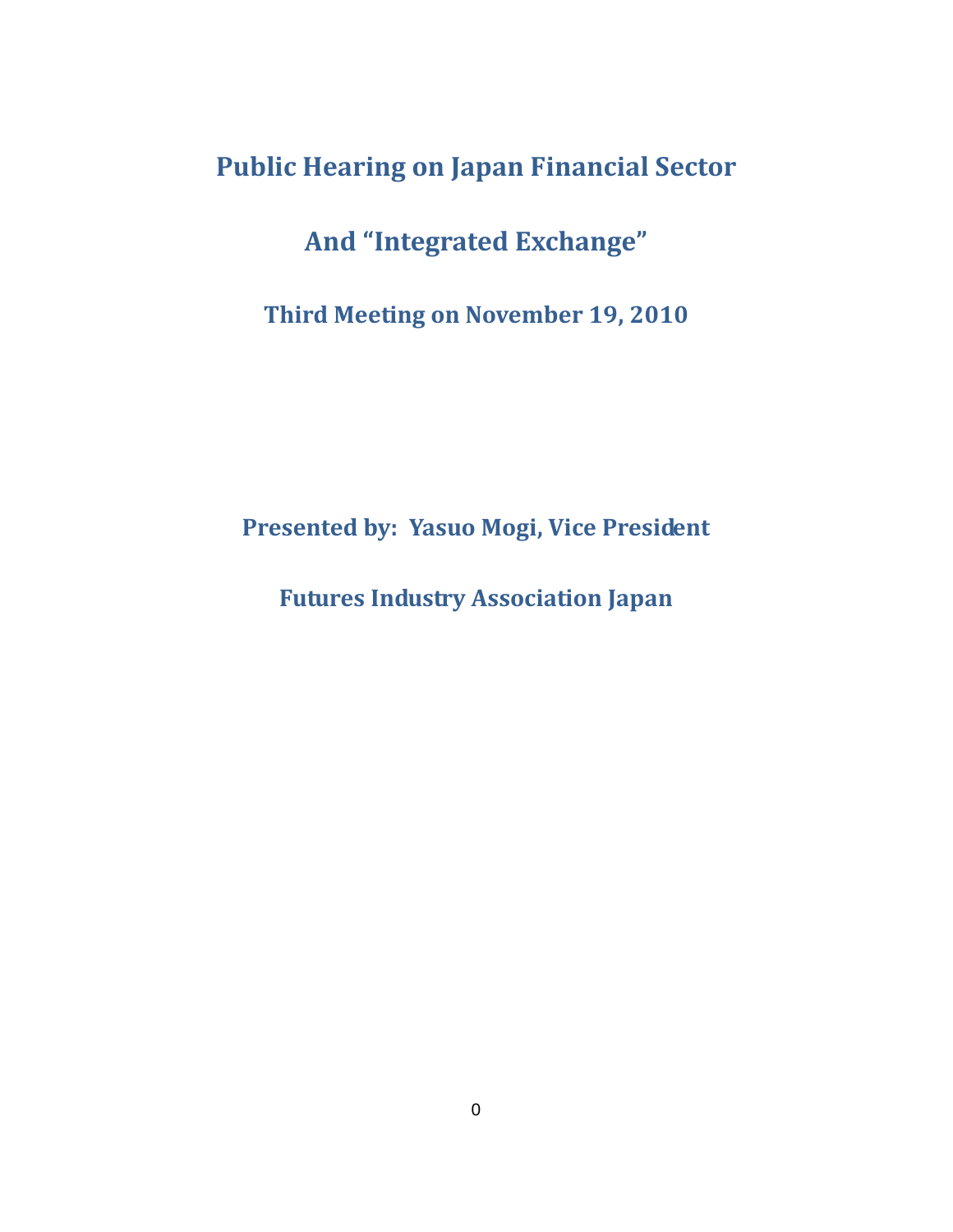- I. INTRODUCTION JAPAN FINANCIAL MARKET: FAILURE TO GROW
	- ➢ "Silo" Structure - Basic Reason for Failure
	- ➢ Historic legal / regulatory structure inhibits Japanese domestic use of markets
	- ➢ Difficult to attract international users (unfriendly, costly, inefficient
	- ➢ Very little interest by Government /Regulators in developing an international financial center in Japan
- II. REMOVE "SILO" STRUCTURE
	- ➢ Existing laws, regulations, licensing, registration rules and reporting requirements separate the financial markets into silos
	- $\triangleright$  Separate regulatory agencies and separate SROs self regulatory organizations - issuing their own reporting requirements which differ by silo
	- ➢ High cost and inefficiency with different system requirements discourage users from expanding beyond the single financial sector traded – i.e. securities, commodities, financial futures. For example security brokerages do not offer commodity products due to different regulatory and legal and compliance requirements resulting in excessive cost and reporting requirements, etc.
	- $\triangleright$  These requirements discourage potential international players from entering the Japan markets
- III. ONE REGULATOR A model using a single regulator over the financial industry is ideal
	- $\triangleright$  It is recognized that derivatives require different expertise from cash market activities. In the US they use separate regulators over cash and derivatives (SEC and CFTC)
	- $\triangleright$  If "one regulator system" is difficult to set up in the immediate short term, and if there is a separation between cash and derivatives markets, then there must be an official "Joint Regulatory Commission" to rationalize the rules for consistency and reporting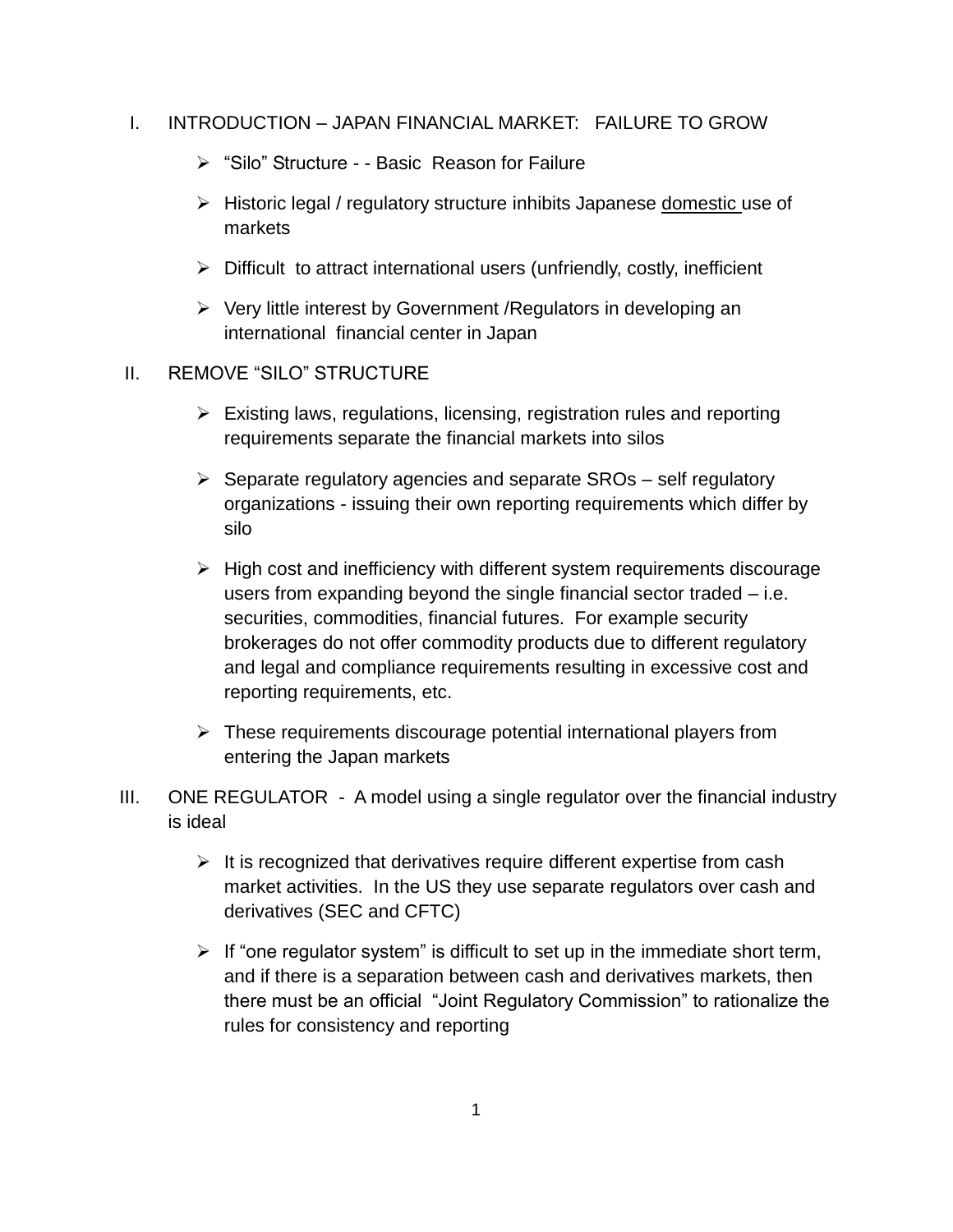- $\triangleright$  The current structure with multiple regulators by product line will continue to obstruct growth of the markets in Japan
- IV. "INTEGRATED EXCHANGE" NOT THE SOLUTION IT'S USELESS WITHOUT FIXING THE BASIC "SILO" PROBLEM DICUSSED ABOVE
	- ➢ Government should not "mandate" mergers among exchanges. Such decisions are the responsibility of management and the shareholders.
	- ➢ However, mergers, joint ventures and cooperation among exchanges should be encouraged and made easy by the Government and regulators
	- $\triangleright$  It is clear that the current situation with multiple exchanges, many of which are considered as small, is inefficient and isn't attractive to international market players
	- ➢ Financial resources for systems and safety capital and investment into research and new products is easier for larger organizations
- V. CLEARINGHOUSE FUNCTION EXTREMELY IMPORTANT FOR SAFTEY AND CREDABILITY OF MARKETPLACE
	- $\triangleright$  In the commodity sector the clearinghouse is not adequate for growth of this market. Enhanced systems, management and additional capital and other resources are required. We have recommended that joint venture or merger or other affiliation with financial market clearinghouses or an international clearinghouses should be considered
	- $\triangleright$  Multiple exchanges, each with their own clearinghouse, organized by product line, is not conducive to attracting users. Encouraging exchanges and their clearinghouses to cooperate on reporting requirements and other matters considering the interests of market users, is essential. The subject of "common clearinghouse" is often debated within international marketplaces. Since exchanges are private organizations owned and governed by their shareholders and directors, they must make decisions on their own based their business strategies. In any case, if they chose to have their clearinghouses come together in some way it should be made easy from a legal/regulatory aspect.
	- ➢ Other cooperation to permit market users to better measure risk of positions across different clearinghouses and it effect on margining should be discussed between exchanges and their clearinghouses.